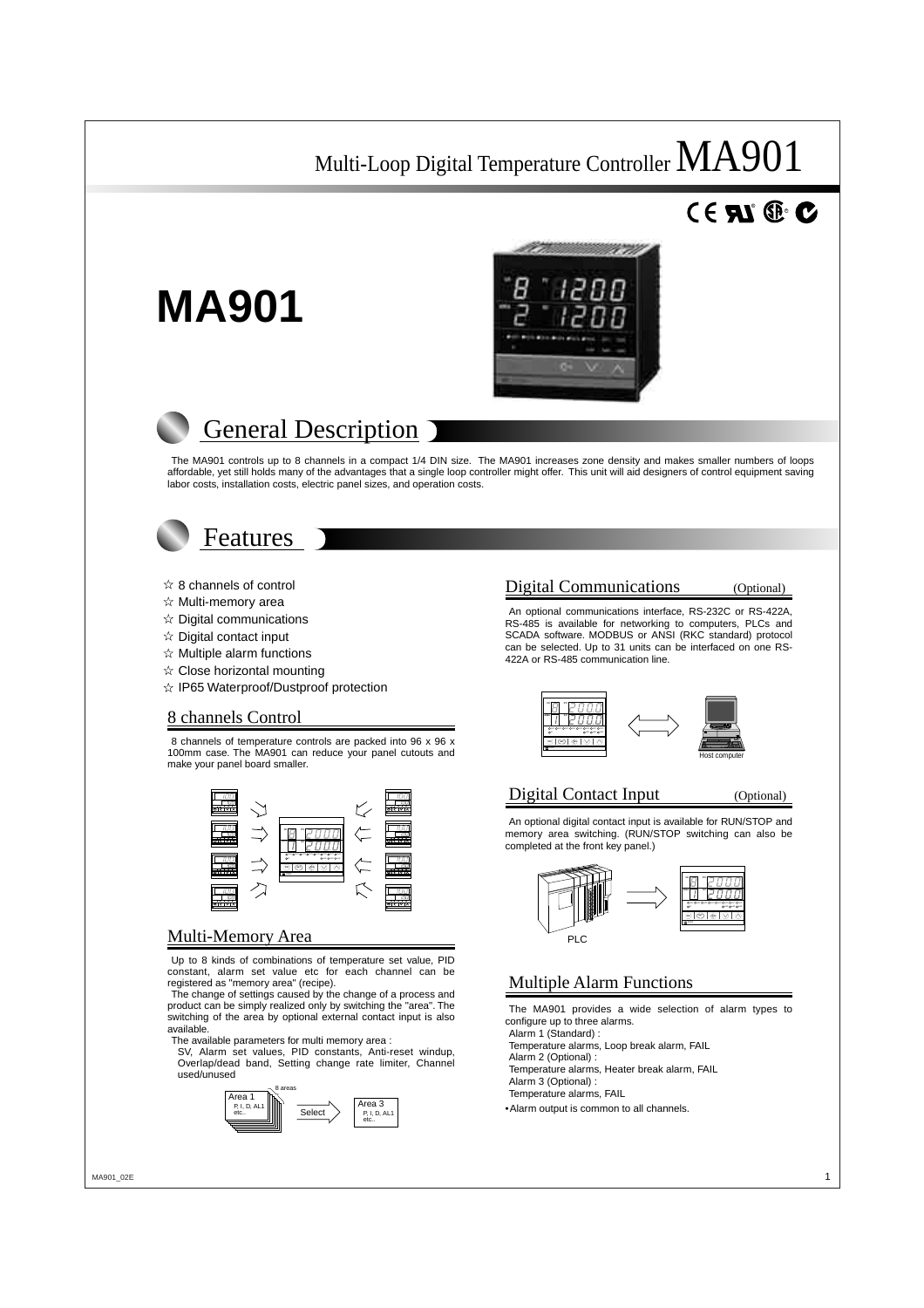# Specifications

#### **Number of Inputs**

# 8 points

**Input**<br>a) Thermocouple  $:$  K, J, R, S, B, E, T, N (JIS/IEC), PLII (NBS) W5Re/W26Re (ASTM), U, L (DIN)

•Influence of external resistance : Approx. 0.2µV/Ω

- •Input break action : Up-scale
- b) RTD : Pt100 (JIS/IEC), JPt100 (JIS)
- •Influence of input lead resistance : Approx. 0.01[%/Ω] of reading •Maximum 10Ω per wire
- •Input break action : Up-scale
- •Input is not isolated.
- c) DC voltage : 0 to 5V, 1 to 5V, 0 to 10V •Input break action : Down-scale •Input is not isolated.

#### **Sampling Time**

## 1 sec

#### **Input Filter** First order lag digital filter

Time constant 1 to 100 sec. (OFF when 0 is set)

#### **PV Bias**

- span to +span (Within -1999 to 9999)

# Performance

### **Measuring Accuracy**

- a) Thermocouple ±(0.3% of reading + 1 digit) or ±2°C (4°F) whichever is larger
	- •Accuracy is not guaranteed between 0 and 399°C (0 and 799°F) for type R, S and B.
- •Accuracy is not guaranteed less than -100.0°C ( -158.0°F) for type K, J, T and U.
- b) RTD  $\pm$ (0.3% of reading + 1 digit) or  $\pm$ 0.8°C (1.6°F) whichever is larger
- c) DC voltage  $\pm$ (0.3% of span + 1 digit)

#### **Insulation Resistance**

More than 20MΩ (500V DC) between measured terminals and ground More than 20MΩ (500V DC) between power terminals and ground

#### **Dielectric Strength**

1000V AC for one minute between measured terminals and ground 1500V AC for one minute between power terminals and ground

# Control

#### **Control Method**

PID control (with autotuning function)

#### •Available for reverse and direct action. (Specify when ordering.) **Major Setting**

| Same as input range.                                             |
|------------------------------------------------------------------|
| 1 to span (ON/OFF action when P=0)                               |
| •Differential gap at ON/OFF action is 2°C (°F) or 0.2%.          |
| 1 to 3600sec. $(P + D$ action when $I=0$ )                       |
| 1 to 3600sec. $(P + I$ action when $D=0$ )                       |
| Anti-Reset Windup(ARW): 1 to 100% of heat side proportional band |
| (Integral action is OFF when ARW=0)                              |
| Proportional cycle time : 1 to 100 sec.                          |
|                                                                  |

#### **Operation Mode**

Available for switching each channel to be normal (control), alarm monitoring (control output OFF, alarm action enabled) and unused.

#### **Control Output**

| Relay output:          | Form A contact, 250V AC 3A (resistive load)                   |
|------------------------|---------------------------------------------------------------|
| Voltage pulse output : | $0/12V$ DC                                                    |
|                        | (Load resistance: More than 600 $\Omega$ )                    |
| Current output :       | 4 to 20mA DC or 0 to 20mA DC                                  |
|                        | (Load resistance: Less than $600\Omega$ )                     |
| Triac output :         | Rating: 0.5A                                                  |
|                        | (An ambient temperature is less than 40°C)                    |
|                        | •Measurement terminals and output terminals are not isolated. |

### Input Input Alarm (Up to 3 points) (Optional)

•Alarm 1 output (Standard), Alarm 2, 3 (Optional)

# **Temperature Alarm**<br>a) Type :

Deviation High, Low, High/Low, Band, Process High, Low Set value High, Low, Fail b) Differential gap : 2°C (°F) or 2.0°C (°F) (Temperature input) 0.2% (Voltage, current input)

# **Control Loop Break Alarm** (LBA)<br>a) LBA time setting : 0.1 to 200.0 min.

a) LBA time setting<br>b) LBA deadband : 0 to 9999 °C [°F] or 100% of span (OFF by setting zero)

#### •Output from Alarm 1 terminal.

#### **Heater Break Alarm** (For single phase)

- a) CT type : <br>
b) Display range : 0.0 to 100.0A<br>
c 0.0 to 100.0A
- b) Display range :<br>c) Accuracy :  $\pm$  5% of input value or  $\pm$  2A (whichever is larger)
- •Output from Alarm 2 terminal.

#### **Alarm Output**

a) Alarm Output 1 to 3 Relay output, Form A contact 250V AC 1A (resistive load)

# Contact Input (Optional)

#### **Number of Inputs** : 5 points

#### **Contact Input Type**

- a) RUN/STOP switching (OPEN : STOP, CLOSE : RUN) b) Memory area selection :
	- Area selection : 3 points (BCD input 0 to 7)

## Data set : 1 point

**Input Rating** Non-voltage contact input (OPEN : 500kΩ or more, CLOSE : 10Ω or less)

# Communications (Optional)

a) Communication method : RS-232C (3-wire), RS-422A (4-wire)

- RS-485 (2-wire) b) Communication speed : 2400, 4800, 9600, 19200 BPS
- c) Bit format Start bit :<br>Data bit :
- 7 or 8 •For MODBUS 8 bit only Parity bit :<br>Stop bit :<br>1 or 2 Stop bit :<br>
ommunication code : ASCII(JIS) 7-bit code d) Communication code : e) Maximum connection : RS-422A, RS-485 : 31 units
	- (Address can be set from 0 to 99.)

# Waterproof/Dustproof (Optional)

#### IP65

•Waterproof/dustproof protection only effective from the front in panel mounted installations.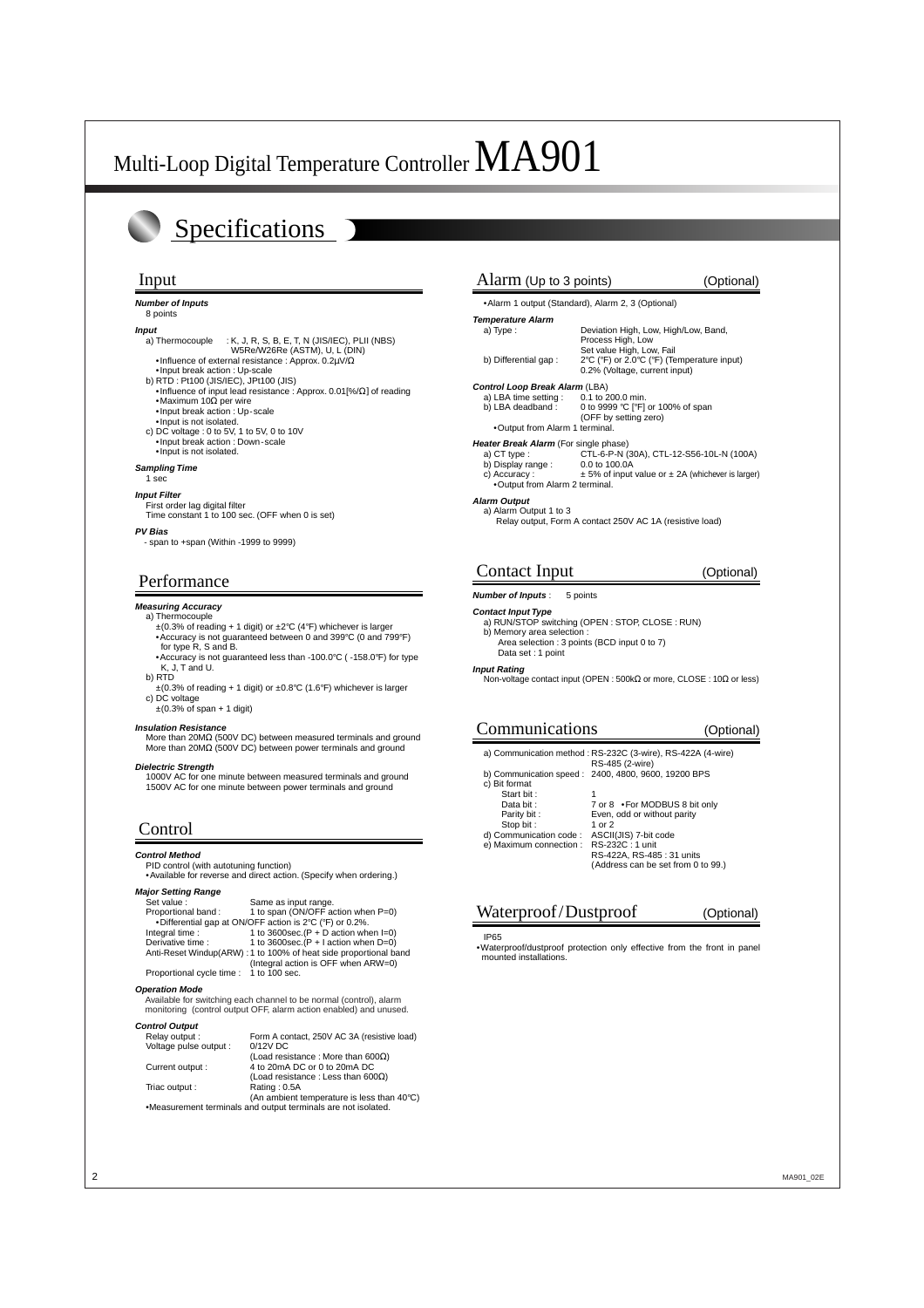# General Specifications

### **Supply Voltage**

a) 90 to 264V AC (Including supply voltage variation) [Rating : 100 to 240V AC] (50/60Hz common) b) 21.6 to 26.4V AC(Including supply voltage variation) [Rating : 24V AC] (50/60Hz common) c) 21.6 to 26.4V DC(Ripple rate 10% p-p or less) [Rating : 24V DC]

#### **Power Consumption**

Less than 14VA for standard AC type at 100V Less than 20VA for standard AC type at 240V Less than 11VA for 24V AC type Less than 330mA for 24V DC type

#### **Power Failure Effect**

Not affected by power failure shorter than 30msec, otherwise reset to the initial state

**Operating Environments** 0 to 50°C [32 to 122°F] , 45 to 85% RH

#### **Memory Backup**

Backed up by non-volatile memory. Number of writing : Approx. 100,000 times Data retaining period : Approx. 10 years

**Net Weight** Approx. 560g

**External Dimensions** (W x H x D) 96 x 96 x 100mm

# Compliance with Standards

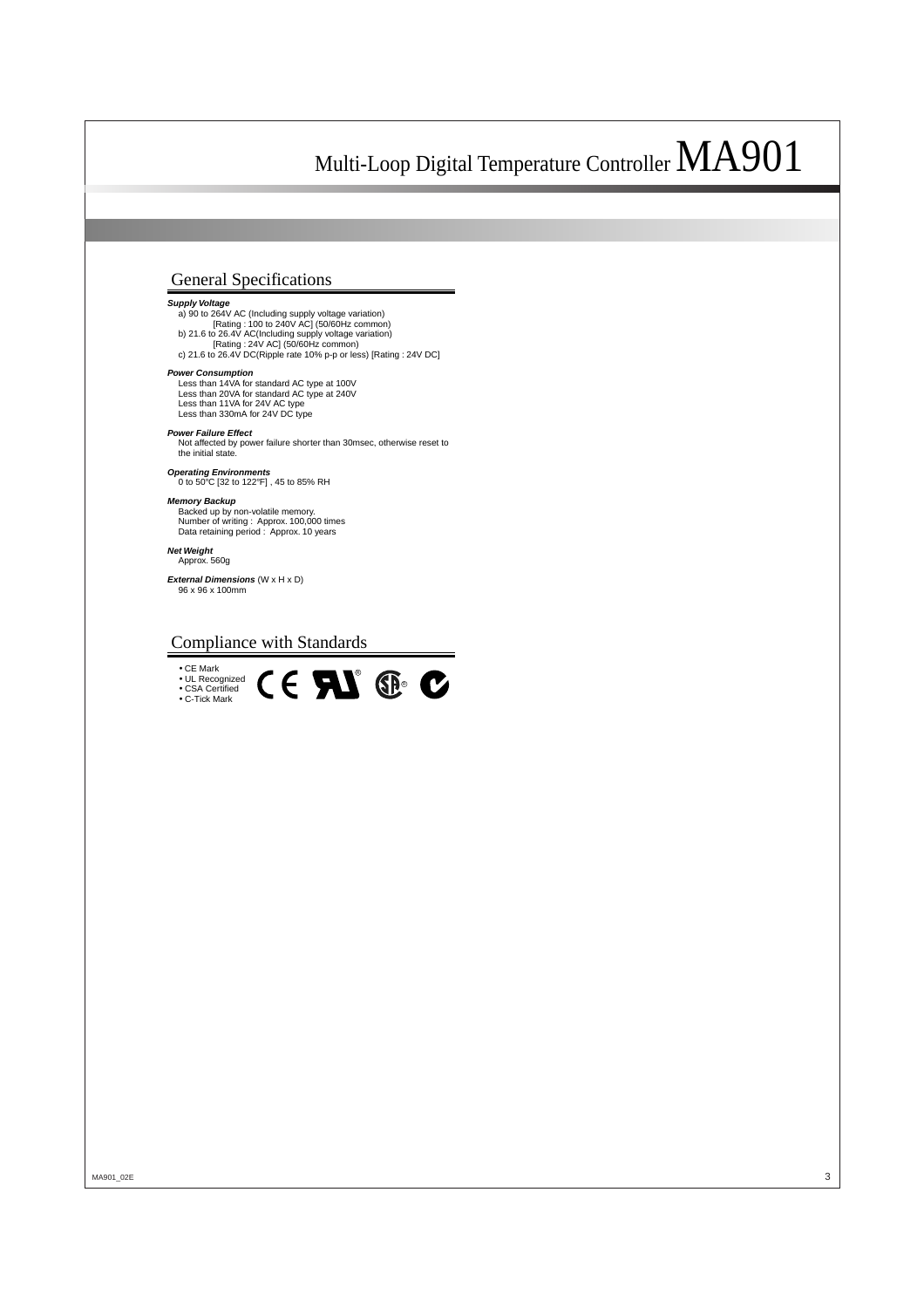# Model and Suffix Code

| Specifications                |                                                                                                                                                                                                                                                  | Model and Suffix Code |        |                                    |                                           |                      |                  |               |        |                                              |                   |                |
|-------------------------------|--------------------------------------------------------------------------------------------------------------------------------------------------------------------------------------------------------------------------------------------------|-----------------------|--------|------------------------------------|-------------------------------------------|----------------------|------------------|---------------|--------|----------------------------------------------|-------------------|----------------|
| Model                         | MA901-8                                                                                                                                                                                                                                          | П<br>П                |        | $\Box - \Box$                      |                                           | $\Box - \Box * \Box$ | $\Box$           | $\Box - \Box$ |        |                                              | $\Box / \Box / Y$ |                |
| Control method                | PID control with AT (reverse action)<br>PID control with AT (direct action)                                                                                                                                                                      | F<br>D                |        |                                    |                                           |                      |                  |               |        |                                              |                   |                |
| Input type<br>Range           | See Range and Input Code Table<br>See Range and Input Code Table                                                                                                                                                                                 | П                     | $\Box$ |                                    |                                           |                      |                  |               |        |                                              |                   |                |
| Control output<br>(CH 1 to 4) | Relay output<br>Voltage pulse<br>DC current: 0 to 20mA<br>DC current: 4 to 20mA<br>Triac output                                                                                                                                                  |                       |        | М<br>V<br>$\overline{7}$<br>8<br>T |                                           |                      |                  |               |        |                                              |                   |                |
| Control output<br>(CH 5 to 8) | Relay output<br>Voltage pulse<br>DC current: 0 to 20mA<br>DC current: 4 to 20mA<br>Triac output                                                                                                                                                  |                       |        |                                    | M<br>V<br>$\overline{7}$<br>$\frac{8}{1}$ |                      |                  |               |        |                                              |                   |                |
| Power supply voltage          | 24V AC/DC<br>100 to 240V AC                                                                                                                                                                                                                      |                       |        |                                    |                                           | 3<br>4               |                  |               |        |                                              |                   |                |
| Alarm 1 1                     | See Alarm 1 Code Table (Standard)                                                                                                                                                                                                                |                       |        |                                    |                                           |                      |                  |               |        |                                              |                   |                |
| Alarm 2 1, 2, 3               | No alarm<br>Heater break alarm (CTL-6-P-N)<br>Heater break alarm (CTL-12-S56-10L-N)<br>See Alarm 2 and 3 Code Table                                                                                                                              |                       |        |                                    |                                           |                      | N<br>P<br>S<br>П |               |        |                                              |                   |                |
| Alarm 3 <sup>1</sup>          | No alarm<br>See Alarm 2 and 3 Code Table                                                                                                                                                                                                         |                       |        |                                    |                                           |                      |                  | N<br>Г        |        |                                              |                   |                |
| Contact input                 | Not supplied<br>Contact input (RUN/STOP, Area select . Data set)                                                                                                                                                                                 |                       |        |                                    |                                           |                      |                  |               | N<br>D |                                              |                   |                |
| Digital communications 2      | Not supplied<br>RS-232C (3-wire system: RKC standard)<br>RS-422A (4-wire system: RKC standard)<br>RS-485 (2-wire system: RKC standard)<br>RS-232C (3-wire system: MODBUS)<br>RS-422A (4-wire system : MODBUS)<br>RS-485 (2-wire system : MODBUS) |                       |        |                                    |                                           |                      |                  |               |        | N<br>1<br>4<br>5<br>6<br>$\overline{7}$<br>8 |                   |                |
| Waterproof/Dustproof          | Not supplied<br>Waterproof/Dustproof protection                                                                                                                                                                                                  |                       |        |                                    |                                           |                      |                  |               |        |                                              | N                 |                |
| Instrument version            | Version symbol                                                                                                                                                                                                                                   |                       |        |                                    |                                           |                      |                  |               |        |                                              |                   | $\overline{Y}$ |

1 Alarm output is common to all channels.<br>2 Heater break alarm and communication/contact input cannot be specified on the same hardware.<br>3 Heater break output is not available when either of control output is current outpu

## **Range and Input Code Table**

Thermocouple

| Input  | Code                | Range                                                      | Input               | Code                 | Range                                             | Input  | C                       |
|--------|---------------------|------------------------------------------------------------|---------------------|----------------------|---------------------------------------------------|--------|-------------------------|
|        | Κ<br>01             | 200°C<br>$0 -$                                             |                     | 22                   | $0.0 - 200.0$ °C                                  |        | T                       |
|        | 02<br>Κ             | 400°C<br>$0 -$                                             |                     | 23<br>J.             | $0.0 - 600.0$ °C                                  |        | ⊤                       |
|        | K :<br>03           | 600°C<br>$0 -$                                             |                     | 30<br>J              | $-199.9 - 600.0^{\circ}$ C                        |        | Ŧ                       |
|        | K<br>04             | 800°C<br>$0 -$                                             | 1                   | A <sub>1</sub>       | $0 -$<br>800°F                                    | 1      | Ŧ                       |
|        | Κ<br>05             | $1000\overline{C}$<br>$\Omega$<br>$\overline{\phantom{0}}$ | J                   | A2<br>J              | 1600°F<br>$0 -$                                   | Т      | Ŧ                       |
|        | K<br>06             | 1200°C<br>0                                                |                     | A3<br>J              | 2192°F<br>0                                       |        | T                       |
|        | K<br>07             | 1372°C<br>$\Omega$                                         |                     | A <sub>6</sub><br>J  | 400°F<br>$\overline{0}$                           |        | $\overline{\mathsf{T}}$ |
|        | Κ<br>08             | 300.0°C<br>$-199.9$                                        |                     | A <sub>9</sub><br>J  | $-199.9$<br>999.9°F                               |        | ⊤                       |
|        | Κ<br>09             | 400.0°C<br>0.0                                             |                     | B <sub>6</sub><br>J  | 800.0°F<br>0.0                                    |        | $\overline{\mathsf{T}}$ |
|        | K<br>10             | 800.0°C<br>0.0<br>$\overline{\phantom{0}}$                 |                     | $\overline{R}$<br>01 | 1600°C<br>$0 -$                                   | W5Re   | $\overline{w}$          |
| 1      | κ:<br>13            | $100^{\circ}$ C<br>$0 -$                                   | $\overline{2}$      | R<br>02              | 1769°C<br>$0 -$                                   | /W26Re | W                       |
| ĸ      | 14<br>K             | 300°C<br>$0 -$                                             | R                   | R<br>04              | 1350°C<br>$0 -$                                   |        | $\overline{w}$          |
|        | 17<br>K             | $450^{\circ}$ C<br>$0 -$                                   |                     | A <sub>1</sub><br>R  | 3200°F<br>$\mathbf 0$<br>$\overline{\phantom{a}}$ |        | Α                       |
|        | 20<br>K             | 500°C<br>$\Omega$                                          |                     | A2<br>$\mathsf{R}$   | 3216°F<br>$0 -$                                   |        | $\overline{A}$          |
|        | 29<br>Κ             | 200.0°C<br>0.0                                             |                     | $\overline{s}$<br>01 | 1600°C<br>$0 -$                                   | PL II  | $\overline{A}$          |
|        | 37<br>κ             | 600.0°C<br>0.0                                             | $\overline{2}$<br>S | $\overline{s}$<br>02 | 1769°C<br>$0 -$                                   |        | A                       |
|        | Κ<br>38             | $-199.9 - 800.0^{\circ}C$                                  |                     | S<br>A <sub>1</sub>  | 3200°F<br>$0 -$                                   |        | $\overline{A}$          |
|        | K<br>A <sub>1</sub> | 800°F<br>$0 -$                                             |                     | s<br>A2              | 3216°F<br>$0 -$                                   |        | U                       |
|        | Κ<br>A2             | 1600°F<br>$0 -$                                            |                     | B<br>01              | $400 -$<br>1800°C                                 |        | U                       |
|        | Κ<br>A <sub>3</sub> | 2502°F<br>$\Omega$<br>$\overline{\phantom{m}}$             | $\overline{2}$<br>в | 02<br>B              | 1820°C<br>$0 -$                                   | 1<br>U | U                       |
|        | A <sub>4</sub><br>K | 800.0°F<br>0.0                                             |                     | B<br>A <sub>1</sub>  | 3200°F<br>800                                     |        | $\overline{U}$          |
|        | Κ<br>A <sub>9</sub> | 70°F<br>20<br>-                                            |                     | B<br>A <sub>2</sub>  | 3308°F<br>$0 -$                                   |        | U                       |
|        | Κ<br><b>B2</b>      | 999.9°F<br>$-199.9$<br>$\overline{\phantom{m}}$            |                     | Ē<br>01              | 800°C<br>$0 -$                                    |        | $\overline{\mathsf{U}}$ |
|        | J<br>01             | 200°C<br>$0 -$                                             | E                   | E<br>02              | 1000°C<br>$0 -$                                   |        | L                       |
|        | J<br>02             | 400°C<br>$0 -$                                             |                     | E<br>A <sub>1</sub>  | $0 -$<br>1600°F                                   | L      | 눈                       |
|        | 03<br>J             | 600°C<br>$0 -$                                             |                     | Ē<br>A2              | 1832°F<br>$0 -$                                   |        |                         |
|        | 04                  | 800°C<br>$\mathbf 0$<br>$\qquad \qquad -$                  |                     | $\overline{N}$<br>01 | 1200°C<br>$0 -$                                   |        | L                       |
| 1<br>J | 05<br>J             | 1000°C<br>$\Omega$                                         |                     | 02<br>N              | 1300°C<br>$\Omega$                                |        |                         |
|        | 06<br>J             | 1200°C<br>$\Omega$                                         | N                   | 06<br>N              | 800.0°C<br>$0.0 -$                                |        |                         |
|        | 07<br>J             | 300.0°C<br>$-199.9$                                        |                     | A1<br>N              | 2300°F<br>$0 -$                                   |        |                         |
|        | 08<br>J             | 400.0°C<br>0.0                                             |                     | N<br>A2              | 2372°F<br>$0 -$                                   |        |                         |
|        | 09<br>J             | 800.0°C<br>0.0<br>$\overline{\phantom{m}}$                 |                     | N<br>A <sub>5</sub>  | 999.9°F<br>0.0<br>$\qquad \qquad -$               |        |                         |
|        | 10<br>J             | 450°C<br>$0 -$                                             |                     |                      |                                                   |        |                         |

| Input   |                              | Code                 | Range                    |
|---------|------------------------------|----------------------|--------------------------|
|         | i<br>T                       | 01                   | 400.0°C<br>-199.9        |
|         | T                            | ŧ<br>02              | 100.0°C<br>$-199.9$      |
|         | Ŧ                            | Г<br>03              | 200.0°C<br>$-100.0$      |
| 1       | Ŧ<br>Ϊ                       | 04                   | 350.0°C<br>0.0           |
| Т       | i<br>T                       | A <sub>1</sub>       | 752.0°F<br>-199.9        |
|         | I<br>T                       | A2                   | $-100.0$<br>200.0°F      |
|         | i<br>T                       | A <sub>3</sub>       | 400.0°F<br>$-100.0$      |
|         | Ţ<br>T                       | A4                   | 450.0°F<br>0.0           |
|         | т                            | A <sub>5</sub>       | 752.0°F<br>0.0           |
| V5Re    | $\overline{\mathsf{w}}$<br>Ţ | 01                   | 2000℃<br>0               |
| W26Re   | i<br>$\frac{W}{W}$           | $\overline{02}$      | 2320°C<br>0              |
|         | ī                            | A <sub>1</sub>       | 4000°F<br>0              |
|         | Ϊ<br>Α                       | 01                   | 1300°C<br>0              |
|         | Ā                            | F<br>$\overline{02}$ | 1390°C<br>0              |
| PL II   | Ā                            | t<br>03              | 1200°C<br>0              |
|         | i<br>Ā                       | A1                   | 2400°F<br>0              |
|         | $\overline{\mathsf{A}}$      | ţ<br>A2              | 2534°F<br>0              |
|         | $\overline{\mathtt{U}}$      | $\frac{01}{02}$<br>Ŧ | 600.0°C<br>$-199.9$      |
|         | Ū                            | ŧ                    | 100.0°C<br>$-199.9$      |
| 1<br>H. | Ū<br>ī                       | 03                   | 400.0°C<br>0.0           |
|         | I<br>υ                       | A1                   | 999.9°F<br>$-199.9$      |
|         | Ū                            | Ţ<br>A2              | 200.0°F<br>$-100.0$      |
|         | I<br>Ū                       | A3                   | 999.9°F<br>0.0           |
| L       |                              | ļ<br>01              | 400°C<br>0               |
|         |                              | 02                   | $800^{\circ}$ C<br>0     |
|         |                              | A1                   | 800°F<br>0               |
|         |                              | A2                   | 1600°F<br>$\overline{0}$ |
|         |                              |                      |                          |

| RTD    |                                                 |                                    |  |  |  |  |
|--------|-------------------------------------------------|------------------------------------|--|--|--|--|
| Input  | Code                                            | Range                              |  |  |  |  |
|        | 01<br>D                                         | 649.0°C<br>$-199.9$                |  |  |  |  |
|        | D<br>02                                         | $200.0$ °C<br>$-199.9$             |  |  |  |  |
|        | D<br>03<br>ł                                    | 50.0°C<br>$-100.0$                 |  |  |  |  |
|        | ī<br>D<br>04                                    | 100.0°C<br>$-100.0$                |  |  |  |  |
|        | Ď<br>05                                         | 100.0°C<br>$-100.0$                |  |  |  |  |
|        | D<br>06<br>i                                    | 50.0°C<br>0.0                      |  |  |  |  |
|        | I<br>D<br>07                                    | $100.0$ <sup>°</sup> C<br>0.0      |  |  |  |  |
|        | I<br>D<br>08                                    | 200.0°C<br>0.0                     |  |  |  |  |
|        | D<br>ī<br>09                                    | 300.0°C<br>0.0                     |  |  |  |  |
| Pt100  | ţ<br>D<br>10                                    | 500.0°C<br>0.0                     |  |  |  |  |
|        | D<br>i<br>A1                                    | 999.9°F<br>$-199.9$                |  |  |  |  |
|        | ī<br>D<br>A2                                    | 400.0°F<br>$-199.9$                |  |  |  |  |
|        | i<br>D<br>A <sub>3</sub>                        | $200.0$ <sup>°</sup> F<br>$-199.9$ |  |  |  |  |
|        | D<br>ì<br>A4                                    | 100.0°F<br>$-199.9$                |  |  |  |  |
|        | Ī<br>A <sub>5</sub><br>D                        | 300.0°F<br>$-100.0$                |  |  |  |  |
|        | A6<br>D                                         | 100.0°F<br>0.0                     |  |  |  |  |
|        | D<br>t<br>A7                                    | 200.0°F<br>0.0                     |  |  |  |  |
|        | D<br>A8                                         | 400.0°F<br>0.0                     |  |  |  |  |
|        | i<br>D<br>A <sub>9</sub>                        | 500.0°F<br>0.0                     |  |  |  |  |
|        | P<br>i<br>01                                    | $-199.9$<br>649.0°C                |  |  |  |  |
|        | $\overline{\mathsf{P}}$<br>ī<br>02              | 200.0°C<br>$-199.9$                |  |  |  |  |
|        | $\overline{\mathsf{P}}$<br>Ī<br>$\overline{03}$ | $50.0^{\circ}$ C<br>$-100.0$       |  |  |  |  |
|        | P<br>I<br>04                                    | 100.0°C<br>$-100.0$                |  |  |  |  |
| JPt100 | j<br>P<br>$\overline{05}$                       | $200.0$ °C<br>$-100.0$             |  |  |  |  |
|        | $\overline{\mathsf{P}}$<br>06                   | 50.0°C<br>0.0                      |  |  |  |  |
|        | P<br>I<br>07                                    | 100.0°C<br>0.0                     |  |  |  |  |
|        | P<br>08                                         | 200.0°C<br>0.0                     |  |  |  |  |
|        | P<br>09                                         | 300.0°C<br>0.0                     |  |  |  |  |
|        | P<br>ī<br>10                                    | $500.0^\circ C$<br>0.0             |  |  |  |  |

Voltage DC  $3$ 

| Input |   | Code       | Range        |  |  |  |  |
|-------|---|------------|--------------|--|--|--|--|
| .5V   |   | 01         | 100.0        |  |  |  |  |
| 10V   | 5 | $^{\circ}$ | 100.0<br>0.0 |  |  |  |  |
|       | 6 |            | 100.0        |  |  |  |  |

1 Type K, J, T and U input : Accuracy is not guaranteed less than -100.0°C (-158.0°F)

2 Type R, S and B input : Accuracy is not guaranteed between 0 to 399℃ (0 to 799℃)<br>3 DC voltage input can be used for the input of 0 to 20mA (in case of 0 to 5V) and 4 to 20mA (1 to 5V) by attaching<br>\_250Ω shunt resistor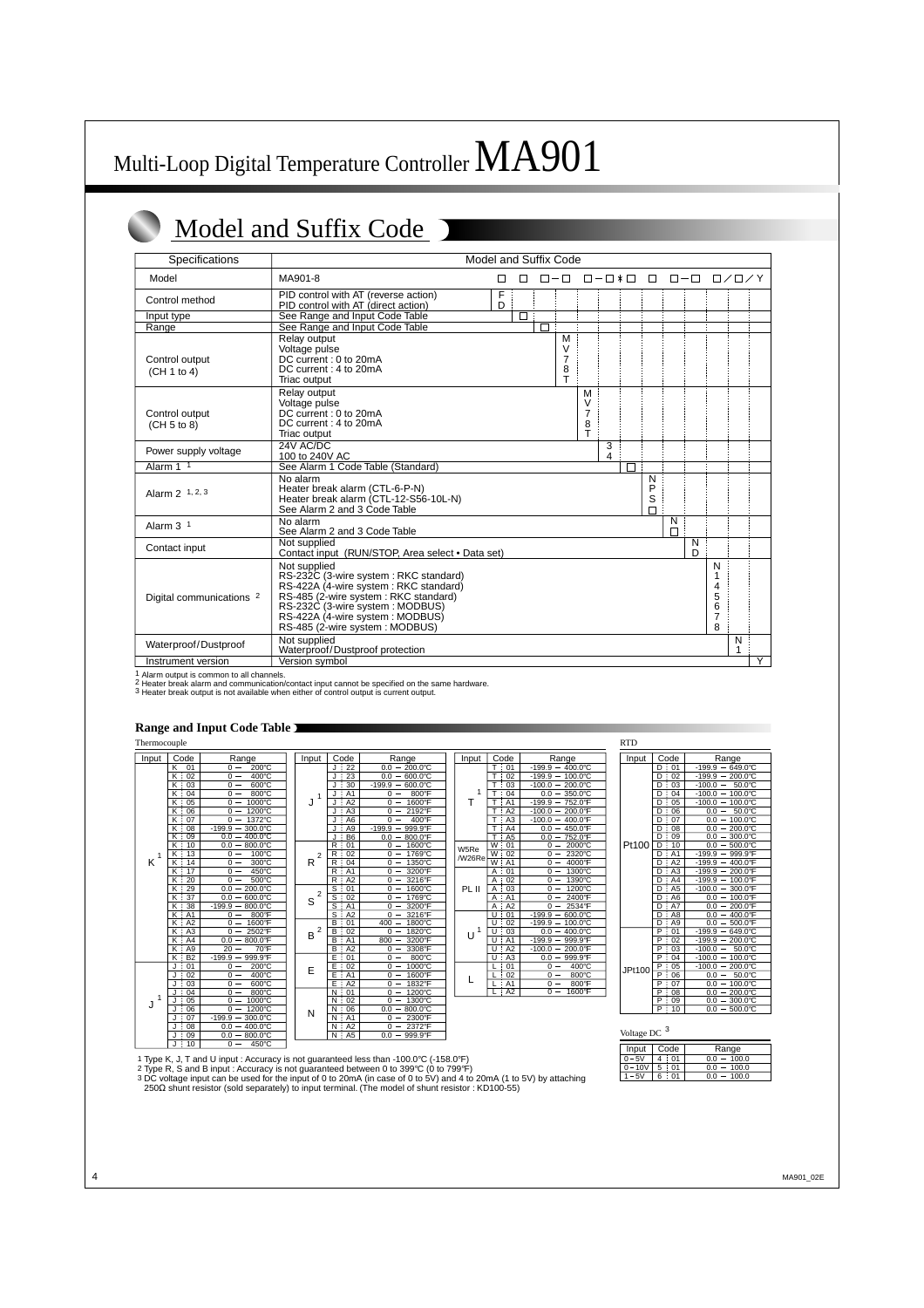## **Alarm 1 Code Table**

| Code | Type                           |
|------|--------------------------------|
|      | <b>Deviation High</b>          |
| в    | Deviation Low                  |
| C    | Deviation High/Low             |
|      | <b>Band Alarm</b>              |
| F    | Deviation High with Alarm Hold |

| Code | Type                               |
|------|------------------------------------|
|      | Deviation Low with Alarm Hold      |
| G    | Deviation High/Low with Alarm Hold |
| н    | Process High                       |
|      | Process Low                        |
|      | Process High with Alarm Hold       |

| Code | Type                        |
|------|-----------------------------|
|      | Process Low with Alarm Hold |
| м    | FAIL                        |
| R    | Loop break alarm (LBA)      |
|      | Set value High              |
| w    | Set value Low               |

1 Loop break alarm is not available for Heat/Cool PID control type.

### **Alarm 2 and 3 Code Table**

| Code | Tvpe                           | 30 |
|------|--------------------------------|----|
|      | Deviation High                 |    |
|      | <b>Deviation Low</b>           |    |
|      | Deviation High/Low             |    |
|      | <b>Band Alarm</b>              |    |
|      | Deviation High with Alarm Hold |    |

| Code | Tvpe                               |
|------|------------------------------------|
|      | Deviation Low with Alarm Hold      |
| G    | Deviation High/Low with Alarm Hold |
|      | Process High                       |
|      | Process Low                        |
|      | Process High with Alarm Hold       |

| Code | Type                        |
|------|-----------------------------|
|      | Process Low with Alarm Hold |
| м    | FAIL                        |
|      | Set value High              |
| w    | Set value Low               |

#### **Accessory**

Current transformer for heater break alarm CTL-6-P-N (0 - 30A) CTL-12-S56-10L-N (0 - 100A)

Shunt resistor for DC current input KD100-55